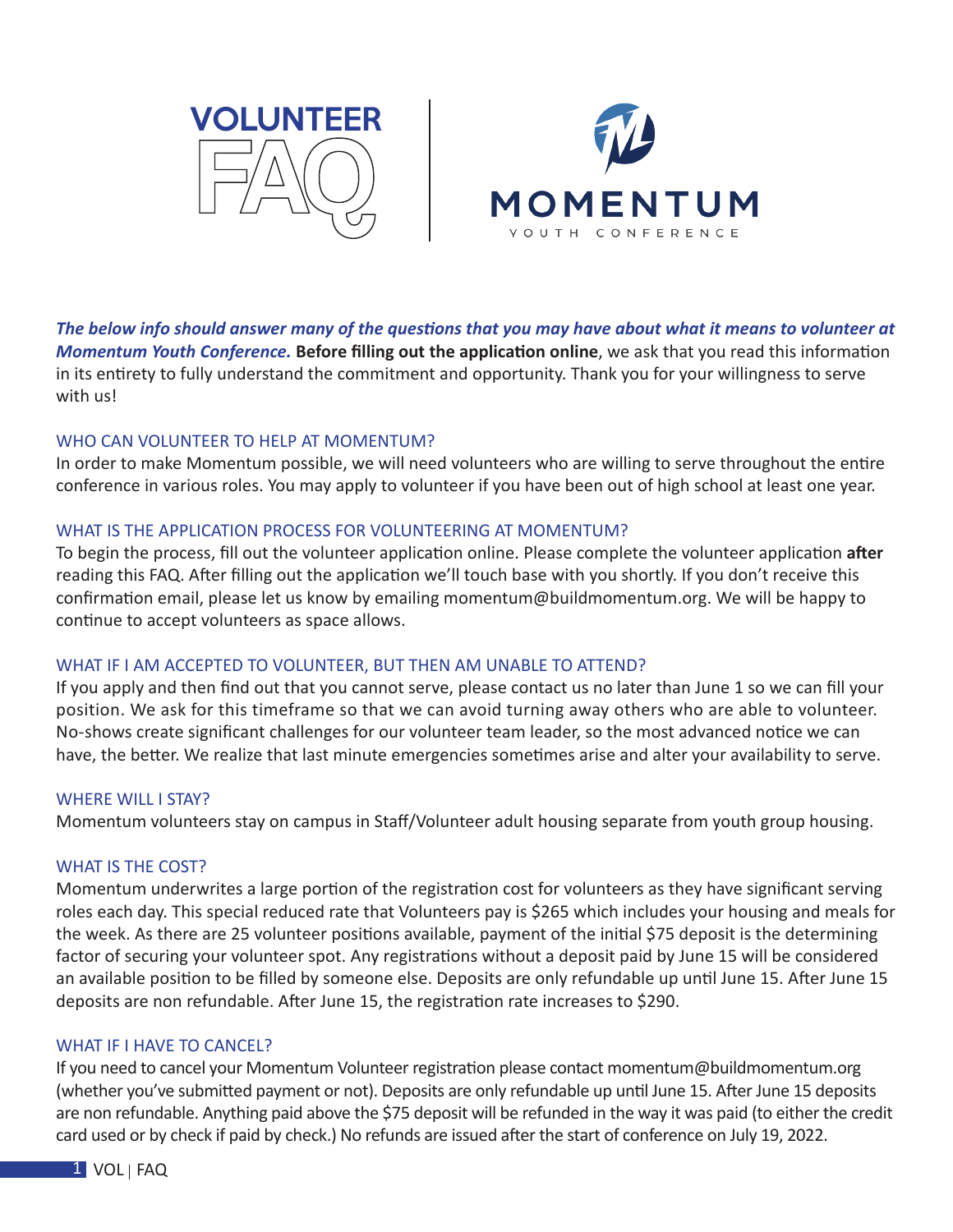### HOW MUCH OF THE CONFERENCE WILL I BE ABLE TO ATTEND?

We want you to be able to attend as much of Momentum as possible, but also know that some programming may overlap with your volunteer responsibilities. Please come willing to serve and fully aware that there may be times you will be limited from attending sessions or other programming due to volunteer responsibilities.

#### WILL I BE ABLE TO PARTICIPATE IN ON MISSION OPPORTUNITIES

ON MISSION is the off-campus ministry aspect of Momentum. Volunteers generally have responsibilities during the afternoon times and aren't able to participate in the On Mission opportunities off campus.

#### WHAT MEALS ARE PROVIDED FOR VOLUNTEERS DURING THE CONFERENCE DAYS?

All meals (breakfast, lunch, and dinner) are provided for volunteers through the campus cafeteria from dinner on Tuesday, July 19 to breakfast on Sunday, July 24 as a part of the volunteer cost. Breakfast is served in the mandatory morning staff meeting that volunteers are required to attend.

### WHEN SHOULD I ARRIVE AT MOMENTUM 2022?

You will need to arrive in time to attend a mandatory volunteer meeting the afternoon of July 19 shortly before the staff orientation meeting at 5:30 p.m.

#### WHAT IS MY SCHEDULE?

Your schedule for the duration of conference will depend on your specific role assignment(s), which will be covered during the orientation meeting. You should be prepared to be available for any shift. Please note that volunteers will have multiple assignments to most efficiently use your time and to best serve the conference.

# WILL I BE ABLE TO PARTICIPATE IN OTHER ACTIVITIES?

Volunteers may not participate in student activities such as afternoon auxiliary options (Your Day, Your Way), sports tournaments, etc. While we want our volunteers to have a great Momentum experience, we ask that you focus on being available to serve. If a volunteer's youth group is present at Momentum, it is the youth group's lead youth pastor's choice if volunteers may participate in nightly "youth group time."

#### WILL I BE ABLE TO CHOOSE WHAT CAPACITY I SERVE IN?

While the best help is where it's needed the most, you will be able to list your skills in the application and these will be taken into consideration as we schedule shifts for the week.

#### OTHER QUESTIONS?

Please email momentum@buildmomentum.org and someone will be in touch with you as soon as possible.